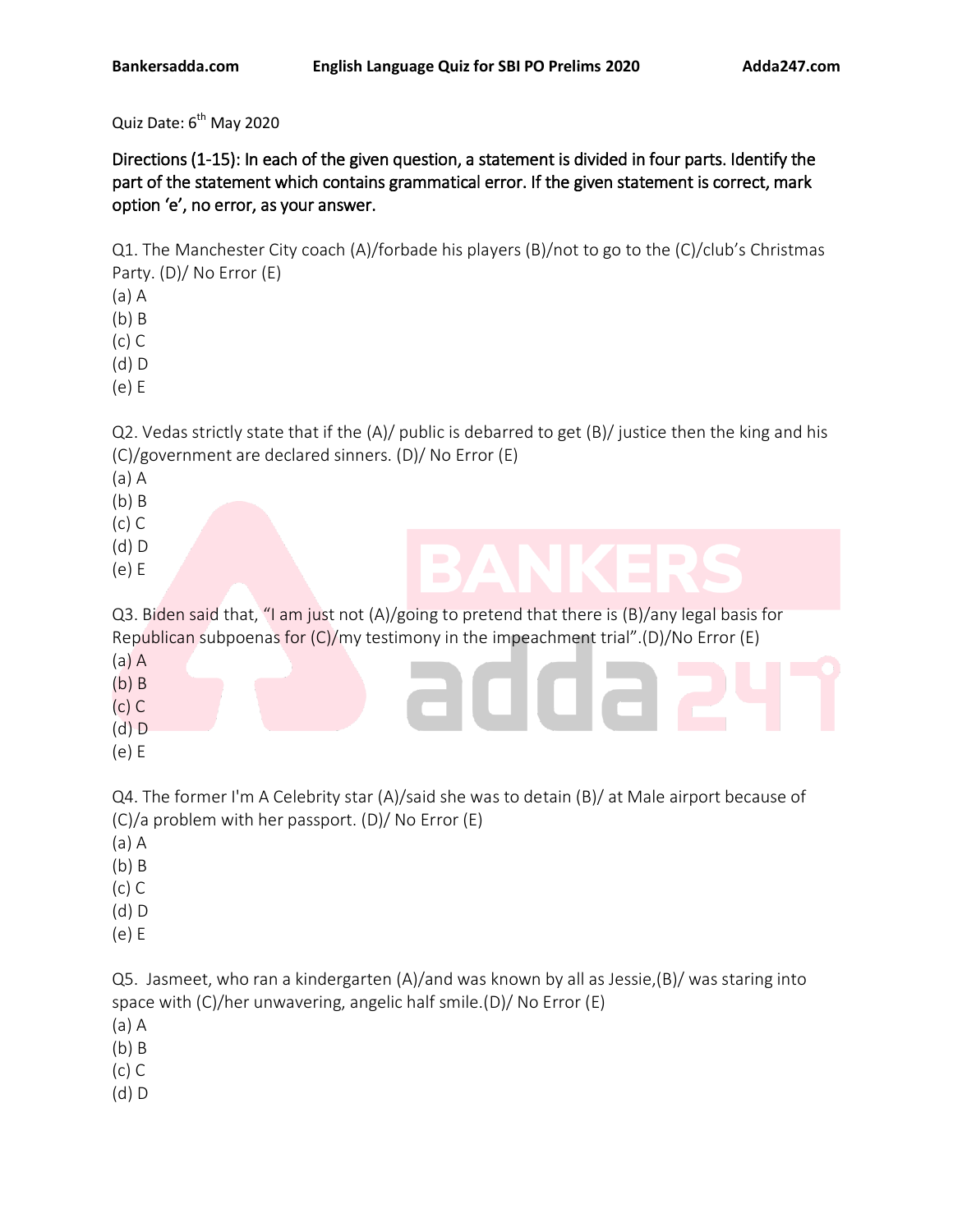(e) E

Q6. The US opened channels of communication (A)/ with North Korea and was hoped (B)/ that Kim would follow (C)/ through on denuclearization commitments. (D)/ No Error (E)

- (a) A
- (b) B (c) C
- (d) D
- (e) E

Q7. No sooner was the patient (A)/ left, the doctor came (B)/looking for his phone and(C)/ he could not find it. (D)/ No Error (E)

- (a) A
- (b) B
- (c) C
- (d) D
- (e) E



Q8. As he turned, the lights (A)/of a silent ambulance bounced (B)/across the long stretch of pasture (C)/among the highway and the mangled car (D)/No Error (E)

- (a) A
- (b) B
- (c) C
- (d) D
- (e) E

Q9. My theory is that (A) /we must brought new blood (B) /into the Institute through appointment(C) /of younger men to important positions (D)/No Error (E)

- (a) A
- (b) B
- (c) C
- (d) D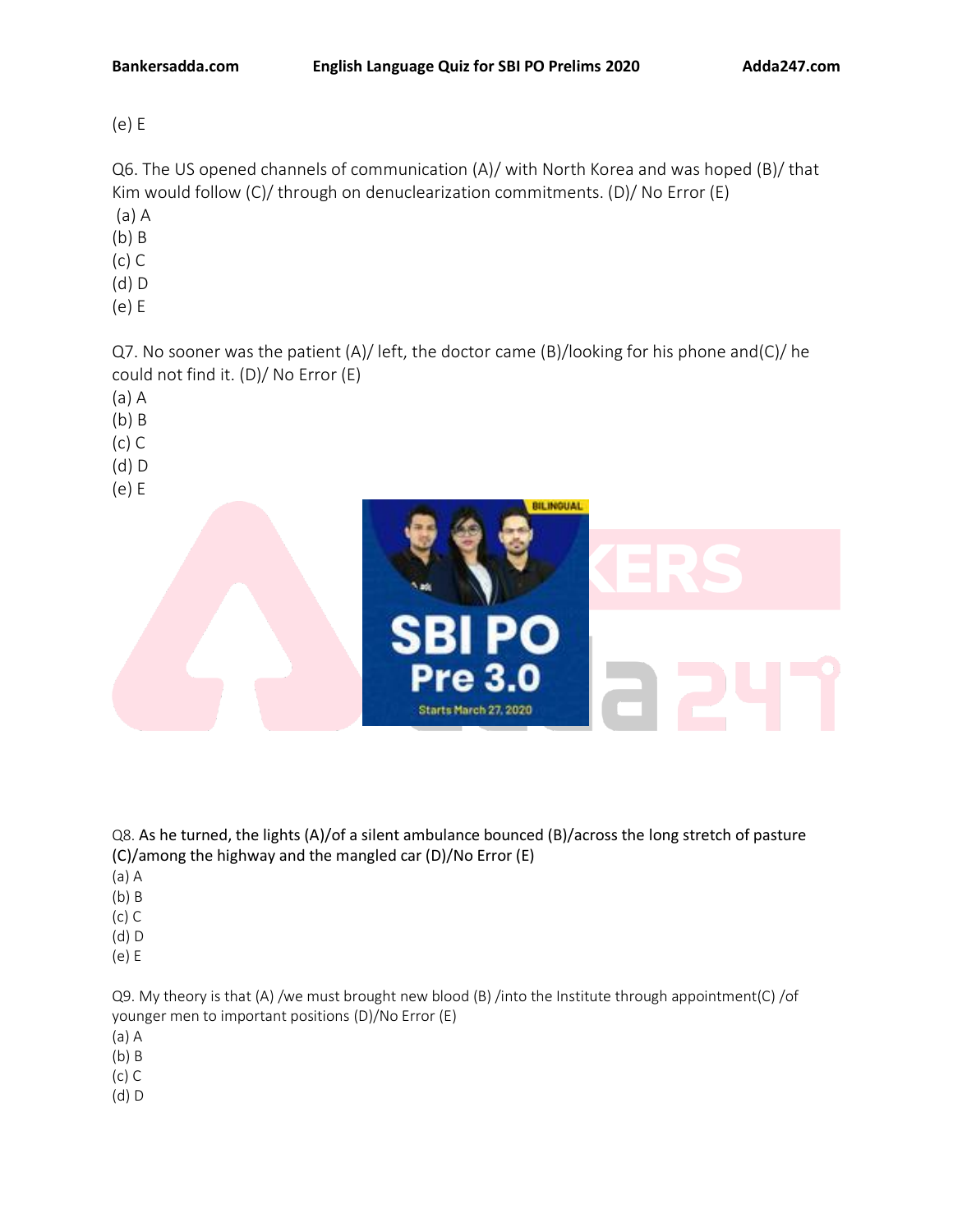(e) E

Q10. Because he has such a need to feel (A)/organized and in control (B), / he prefers than focus(C) /with intensity on one task (D)./No Error (E) (prefers than)

(a) A

- (b) B
- (c) C
- (d) D
- (e) E

Q11. The school puts (A)/ a lot of emphasis with (B)/teaching children(C)/ to read and write (D)/No error

- (a) A
- (b) B
- (c) C
- (d) D
- (e) E

Q12. Raman assured Kamal (A)/ that he would look at her (B)/ work while she(C)/ was on leave(D)/No Error (a) A

- (b) B
- (c) C
- (d) D
- (e) E

Q13. Border Force officers intercepted (A)/seven packages addressed to the (B)/same person which were found (C)/to contain a number of weapons. (D)/ No Error (E)

- (a) A
- (b) B
- (c) C
- (d) D
- (e) E

Q14. Esper said he believes it  $(A)/$  was a lawful order,  $(B)/$  and therefore he must either  $(C)/$ follow it else resign. (D)/ No Error (E)

- (a) A
- (b) B
- (c) C
- (d) D
- (e) E

Q15. We made the decision many (A)/ years ago since rich people (B)/in smoke-filled rooms would not (C)/ pick the next president of the US. (D)/ No Error (E)

- (a) A
- (b) B
- (c) C
- (d) D
- (e) E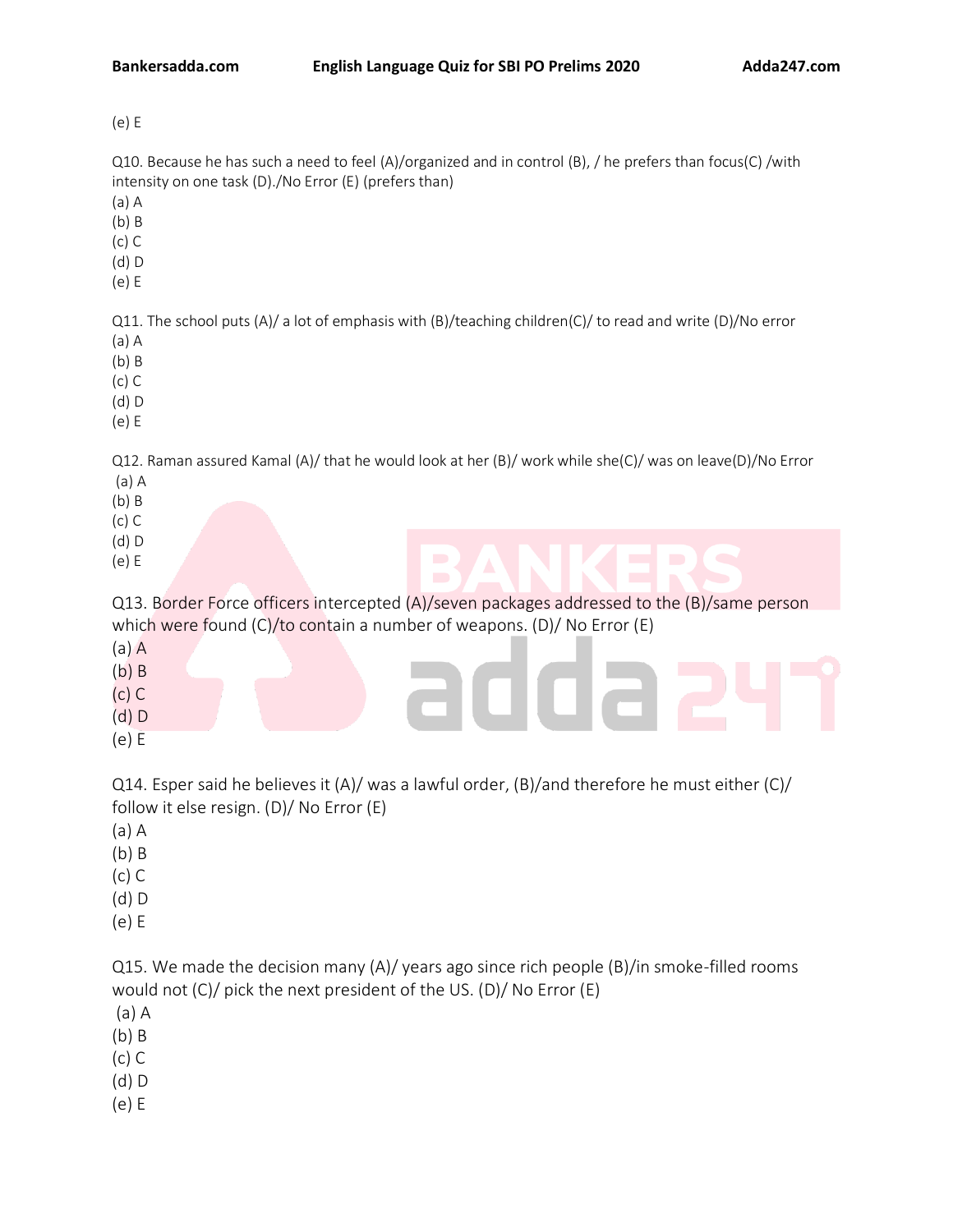

# **Solutions**

S1. Ans. (c)

Sol. 'Forbade' means 'not allow', therefore, use of 'not' is wrong here. Hence, option (c) is the right answer choice.

# S2. Ans. (b)

Sol. Here, the error lies in Part (B). **'from getting'** will be used instead of 'to get'. Because 'from  $+$ Verb+ing' is used with 'debar/ abstain/ refrain'. Hence, option (b) is the right answer choice

# S3. Ans. (a)

Sol. Here, error lies in part  $(A)$ . 'that' is not used before reporting speech in direct narration. Hence, **option (a)** is the right answer choice.

## S4. Ans. (b)

Sol. Here, the error lies in part (B). 'had been detained' will be used instead of 'was to detain'. Hence, **option (b)** is the right answer choice.

S5. Ans. (b)

Sol. Here, the error lies in part (B). 'to' will be used instead of 'by'. Remember, there are certain verbs that show 'state of mind' or 'state of feeling' and not any action. After such verbs in passive voice, appropriate prepositions are used and not 'by'. Hence, option (b) is the right answer choice.

S6. Ans. (b)

Sol. Here, the error lies in part (B). 'was' will not be used. There is a synthesis of two sentences in active voice till 'hoped'. In other words, the format of the two sentences is,

# The US opened channels of…….

The US hoped that Kim……….

Means the US opened channels of……….and hoped………

Hence, **option (b)** is the right answer choice.